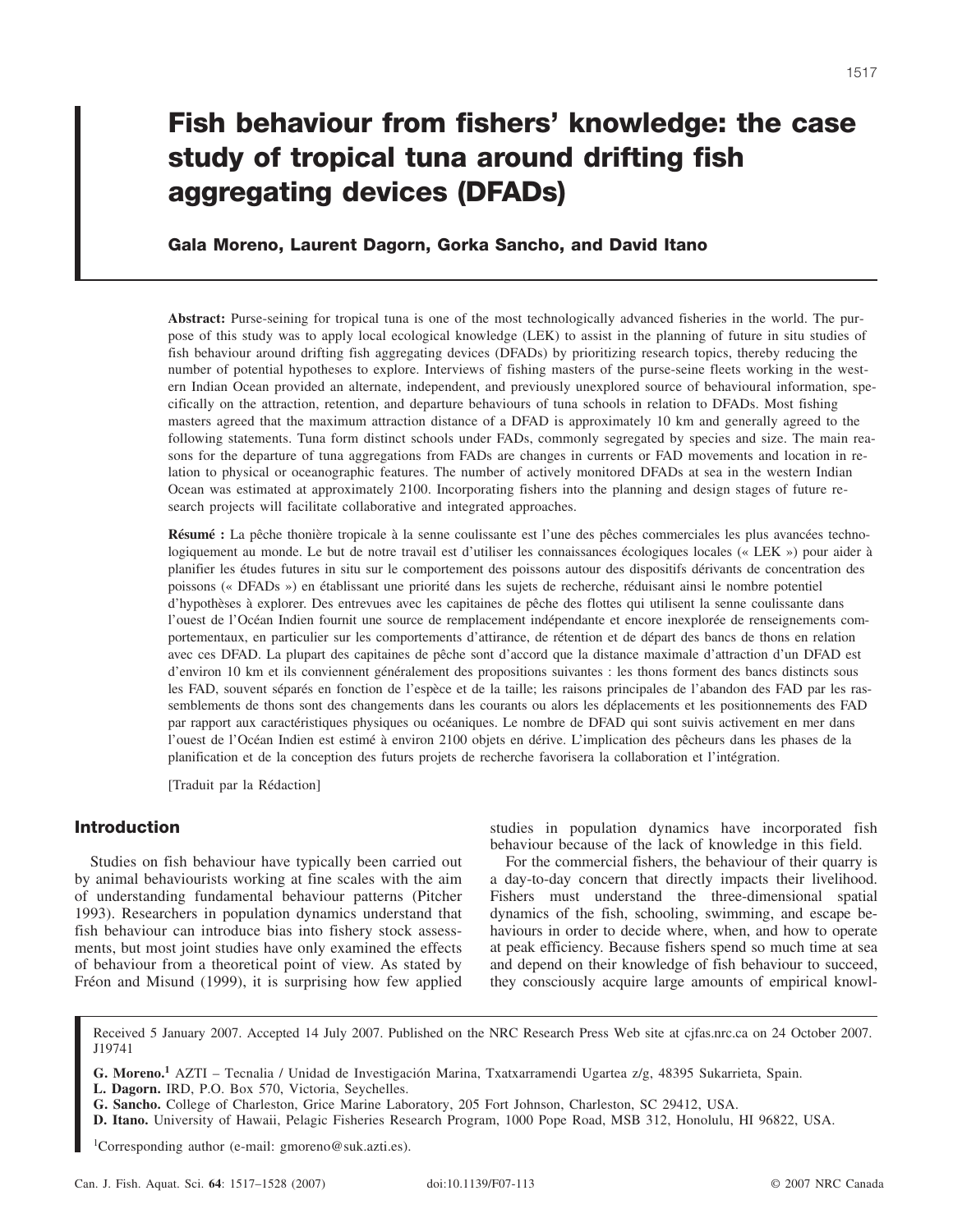edge on fish behaviour. This represents a large and valuable body of knowledge on fish behaviour that has rarely been tapped by fishery researchers. Likewise, few studies examining local ecological knowledge (LEK), nonscientific information provided by local resource users, have dealt with finescale fish behaviour. Most of the LEK studies published thus far relating to fish behaviour have been devoted to describing spatial distribution (Poizat and Baran 1997), migration (Valbo-Jorgensen and Poulsen 2001), habitat (Silvano and Begossi 2005), and predation (Davis et al. 2004), with few devoted to the study of fine-scale behaviours. Johannes and Hviding (2000) described fine-scale movements and behaviour of reef fish aggregations from fisher's knowledge, showing the high degree of detailed information gathered by fishers and, therefore, the potential of LEK as a valuable source of knowledge of fine-scale behaviours. However, in general, few studies examining LEK have applied fine-scale fish behaviour as Mackinson (2001) did with mesoscale behaviour, providing quantitative and qualitative predictions on the structure, dynamics, and distribution of herring shoals integrating scientific and local knowledge in a heuristic model.

The objective of this study was to use knowledge acquired by fishers on the behaviour of fish in order to identify priorities in future scientific behavioural studies. Specifically, we studied the associative behaviour of tropical tuna schools around drifting fish aggregating devices (DFADs). This study case was chosen for two main reasons. First, the origin of this associative behaviour and its impacts on tuna dynamics are still unknown. Second, this striking behaviour plays a key role in worldwide tuna fisheries, as about 50% of the world's tuna catches come from fish associated with FADs (Hampton and Bailey 1993; Pianet et al. 2004, 2005). (In this paper, the term FAD refers to any object floating at the surface that can attract pelagic fish, such as natural logs or man-made structures such as buoys and rafts.)

# **Background and research context**

## **Drifting fish aggregating devices (DFADs)**

Pelagic fishes such as skipjack (*Katsuwonus pelamis*), yellowfin (*Thunnus albacares*), and bigeye (*Thunnus obesus*) tuna are often found in association with floating objects (Parin and Fedoryako 1992; Castro et al. 2002). Fishers have been deploying purpose-built FADs for years to attract and harvest pelagic fishes. These FADs are often anchored (here referred to as anchored FADs or AFADs) close to tropical island coastlines to allow the development or maintenance of artisanal fisheries that can play an important role in local economies (Fréon and Dagorn 2000). However, the majority of FADs used worldwide are free-drifting objects, or drifting FADs (DFADs), exploited by industrial tropical tuna purseseine fleets (Fonteneau et al. 2000). Two main types of DFADs are exploited in purse-seine fisheries. Natural DFADs are most commonly logs and branches drifting from coastal areas but also include floating debris of human origin such as ropes, oil drums, fishing buoys, etc. Man-made (artificial) floating structures are purpose built and deployed specifically for the purpose of fishing. Artificial DFADs used in the western Indian Ocean are often bamboo rafts, with purse-seine corks to increase strength and floatation (Fig. 1) and pieces of netting hanging down to act as a drift anchor

and provide hiding places for small associated fishes (Armstrong and Olivier 1995; Itano et al. 2004). When deploying an artificial DFAD, or when finding a natural DFAD, fishers attach a radio or satellite-linked transmitting buoy to monitor its movements and location.

#### **Tuna purse-seine fishery of the western Indian Ocean**

Presently, purse-seining for tropical tuna is one of the most technologically advanced fisheries in the world (Fig. 2). In the Indian Ocean, tuna purse-seining began in the early 1980s following exploratory fishing by European live-bait pole-andline and purse-seine vessels. Purse-seine landings of tuna associated with natural floating objects accounted for about 50% of the catches in the Indian Ocean in the early 1980s (Fonteneau 2003). In the second half of the 1980s, radio buoys were utilized to monitor and relocate DFADs (Moron et al. 2001). In the late 1990s, global positioning system (GPS) technology was incorporated into drifting buoys, revolutionizing purse-seine fishing. Later models of GPS sonar buoys provide fishing masters with remotely monitored biomass estimates beneath their DFADs. These tuna purse-seine vessels are equipped with sophisticated detection and environmental monitoring technology, such as long-range sonar (6000 m horizontal maximum range), scientific-grade echosounders (600 m depth), bird-detecting radars (20 km horizontal range), surface temperature meters, and ADCP (Doppler) current meters. Environmental data such as sea surface temperature, surface currents, productivity estimates, and meteorological data are obtained via satellite services and are incorporated into fishing operations. The rapid improvement in marine electronics and buoy technology over the past 15 years allows for highly efficient purse-seining of tuna on DFADs. In the last 10 years, the western Indian Ocean (WIO) fishery (Fig. 3) has landed an average of 225 000 tonnes of tropical tuna per year around DFADs (Pianet et al. 2005), which corresponds to 50%–70% of the total purse-seine catch in this region, the highest FADderived percentage observed worldwide (Fonteneau 2003). The high incidence of DFAD-based fishing makes this fishery ideal for a study examining fishers' perceptions on tuna behaviour and FADs. Tuna landings consist of skipjack, yellowfin, and bigeye tuna at a proportion of approximately 64.4%, 27%, and 8.6%, respectively (Fonteneau et al. 2007).

## **Research on FADs**

Concerns over targeted DFAD purse-seining are related to the fact that DFADs tend to attract (*i*) juvenile as well as commercially undersized tuna and (*ii*) nontarget species such as rainbow runner (*Elagatis bipinnulata*), dolphinfish (*Coryphaena hippurus*), wahoo (*Acanthocybium solandri*), rough triggerfish (*Canthidermis maculatus*), marlins, and oceanic sharks, mainly silky sharks (*Carcharinus falciformis*) (Hampton and Bailey 1993; Hall 1998). Catches of juvenile bigeye tuna by purse-seine gear are also directly related to the level of fishing that takes place on drifting objects such as DFADs. Regional fishery management organizations (RFMOs) and regional research oriented commissions including the Indian Ocean Tuna Commission (IOTC), International Commission for the Conservation of Atlantic Tuna (ICCAT), Inter-American Tropical Tuna Commission (IATTC), Western and Central Pacific Fisheries Commission (WCPFC), and the Secretariat of the Pacific Commission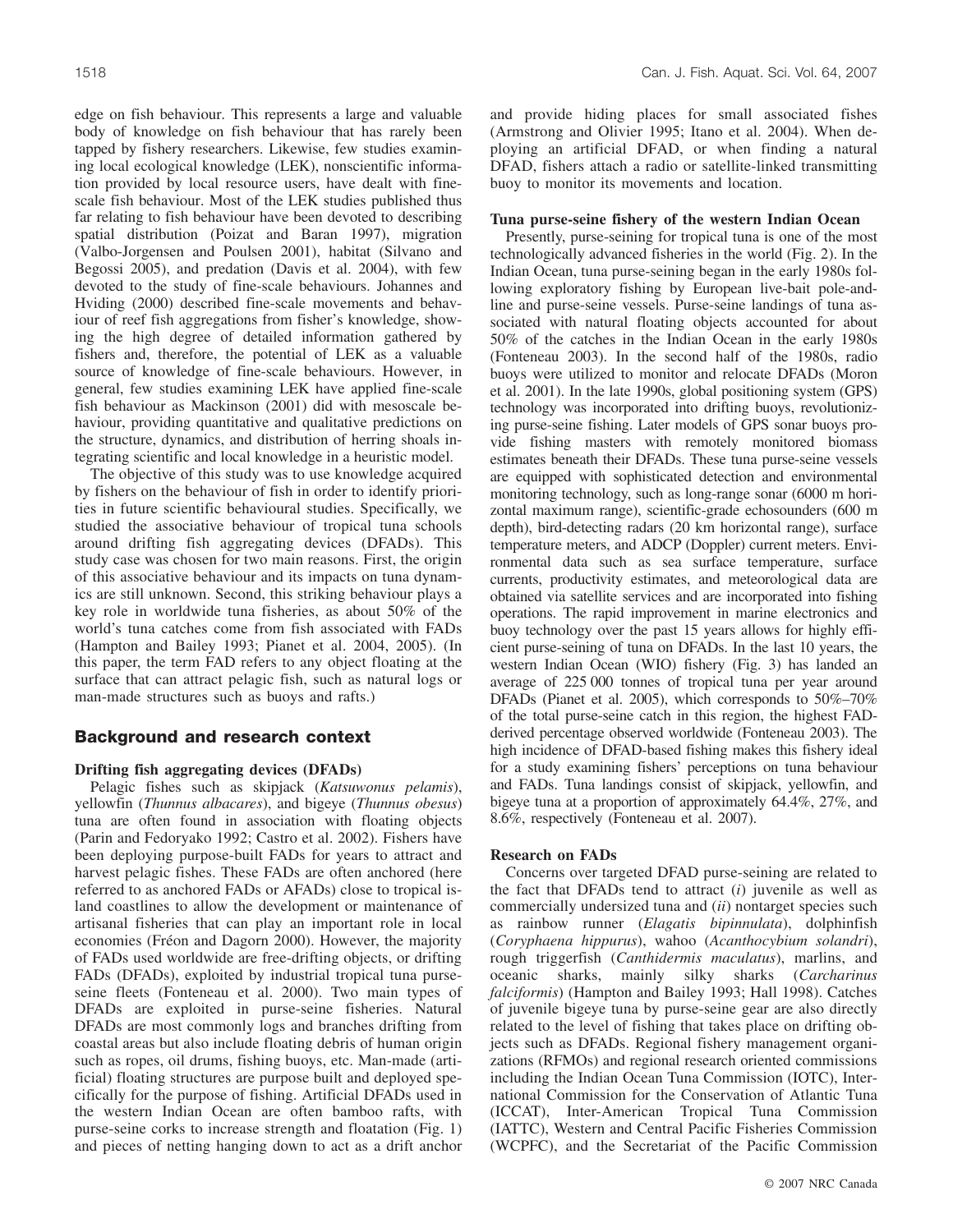

**Fig. 1.** Pictures of artificial drifting fish aggregating devices (DFADs) in the Indian Ocean and global positioning system (GPS) tracking radio buoy: (*a*) surface view (©Fadio/IRD-IFREMER/G. Moreno); (*b*) subsurface view (©Fadio/IRD-IFREMER/M. Taquet).

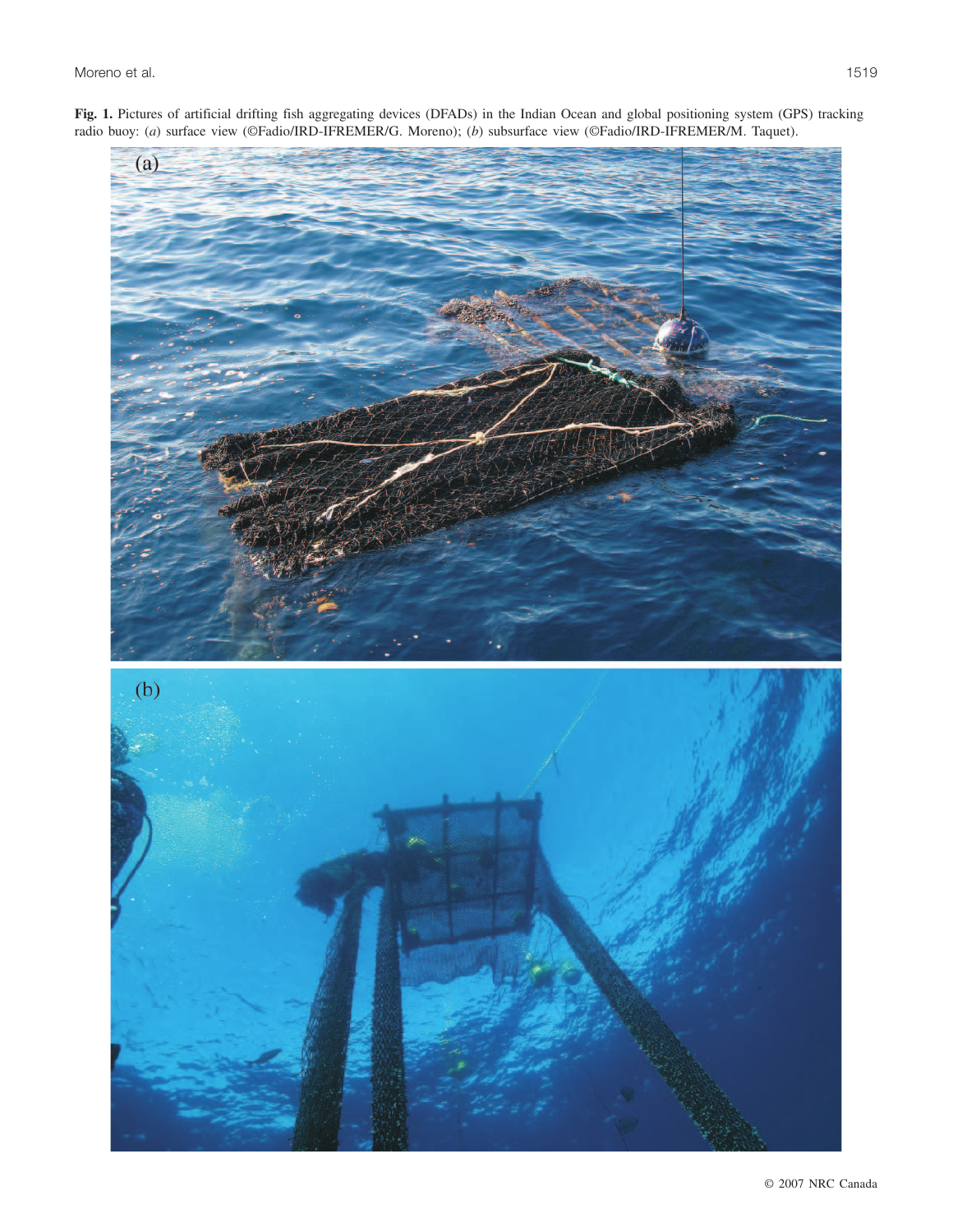

**Fig. 2.** Picture of 107 m long purse-seiner operating in western Indian Ocean (©Fadio/IRD-IFREMER/G. Moreno).

(SPC) have all called attention to the need for better understanding of (*i*) the effects of the thousands of DFADs in the oceans on the spatial dynamics and biology of tuna and (*ii*) the effects of fishing around DFADs on fish stocks and pelagic ecosystems. This fundamental knowledge is a key step towards developing an ecosystem approach to tropical tuna fisheries management. Mathematical models have attempted to determine the optimum number of FADs and vessels in purse-seine fisheries (Clark and Mangel 1979; Samples and Sproul 1985; Hilborn and Medley 1989). However, these models require information on tuna behaviour around DFADs such as attraction distance, conditions that cause fishes to remain associated or abandon DFADs, schooling strategies of tuna, and influence of DFAD design on their attractiveness to fish. Unfortunately, accurate data on these parameters are lacking.

Most of the scientific studies on the behaviour of fishes around FADs have been conducted on AFADs close to tropical islands (Dempster and Taquet 2004). Several sonic tracking experiments of fishes in relation to AFADs have been conducted, providing information on movements over temporal scales of a few days (Holland et al. 1990; Brill et al. 1999; Dagorn et al. 2000*a*). Tracking studies have led to estimates of attraction distances of tuna to AFADs (Girard et al. 2004). More recently, Ohta and Kakuma (2005) and Dagorn et al. (2007) equipped AFADs with acoustic receivers to determine tuna residence times around AFADs. Few studies have addressed the collective behaviour of fishes around AFADs or the role of the habitat in establishing AFAD associations (Klimley and Holloway 1999; Josse et al. 2000; Doray et al. 2006). These studies have contributed to a better knowledge of tuna behaviour around AFADs, but scientists still do not know the answers to the two basic questions: (*i*) why do tuna associate with FADs? and (*ii*) what are the effects of FADs on their behaviour? Moreover, do pelagic fishes treat anchored and drifting FADs differently (Holland et al. 1990; Fréon and Dagorn 2000)? Consequently, because of the present scarcity of studies on DFADs, information on the behaviour of pelagic fishes at AFADs can not be directly extrapolated to understanding ecological processes at DFADs. Directed studies on the behaviour of tuna associated with DFADs are required. However, compared with AFADs, which are easily accessible, DFADs are difficult to access and monitor over time in offshore fishing grounds, which explains why FAD-based research is devoted primarily to AFADs (Dempster and Taquet 2004).

### **Objectives of the study**

Given the scarcity of knowledge on fish behaviour around DFADs and the difficulty in directly conducting research on DFAD aggregations, the objectives of the present study were (*i*) to collect information on fish behaviour based on fishers knowledge, (*ii*) to provide an estimate of the number of DFADs in the Indian Ocean useful for research and fisheries management, and (*iii*) to use this knowledge to help prepare future in situ studies on fish behaviour around DFADs by prioritizing research topics and reducing the a priori number of testable hypotheses. More specifically, we examined the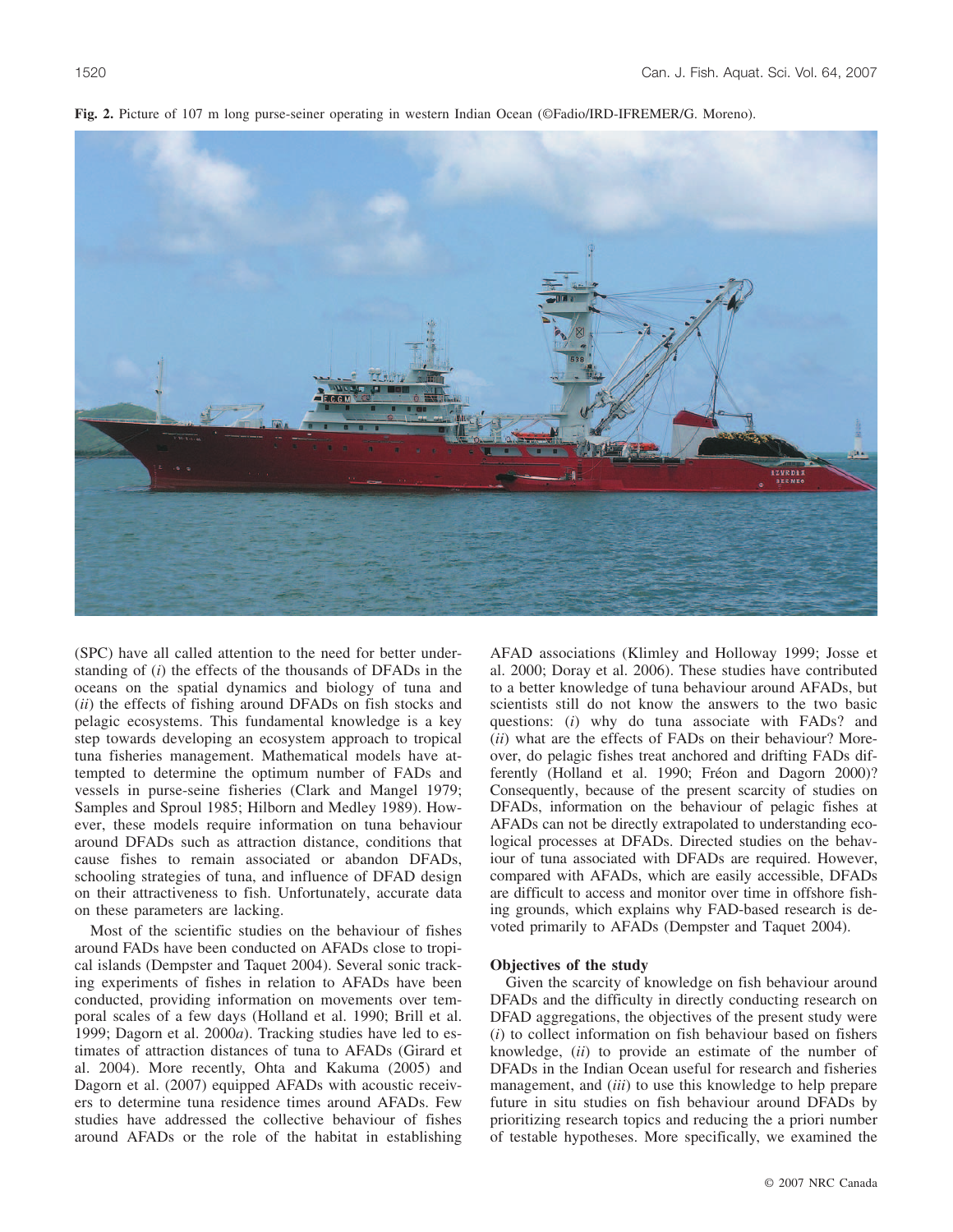**Fig. 3.** (*a*) Location of study area. (*b*) Enlarged view of area outlined in (*a*) (modified from Pianet et al. 2005) indicating the relative magnitude and spatial distribution of the main purse seine fleet catches of tropical tunas taken on DFADs for the average situation over the period 1999–2003.

(a)





attraction, retention, and departure behaviour of tuna associated with DFADs.

# **Materials and methods**

#### **Identifying experts**

To obtain valid LEK data, it is of primary importance to identify the most appropriate experts to address with wellresearched questions (Johannes et al. 2000). Spanish and French fishers were the first to develop the WIO purse-seine fishery and have been exploiting tuna schools found in association with DFADs since the beginning of the fishery in the early 1980s. Fishing masters of these purse-seiners are solely in charge of making all of the long-range planning and short-term decisions onboard concerning where, when, and how to proceed with fishing operations, selection of fishing grounds, and direction of all operations during purseseine sets. On Spanish purse-seiners, the licensed captain or navigator is in charge of administrative paper work and offloading operations and assists in fishing operations but remains secondary to the fishing master, who directs all fishing operations and the overall vessel movements. The situation is different on French purse-seiners where both roles are filled by the same person. The initial goal of the study was to interview one primary fishing master from each vessel  $(n = 45)$  of the European purse-seine fleet (Spanish and French) during the study period (2004–2005) to avoid bias due to differences in age, experience, and vessel technology (Johnson 1992; Neis et al. 1999). A clear pattern of responses was reached after covering 75% (*n* = 34) of the fleet. Interviews were stopped at this point as it was considered that a demonstrated "saturation point" had been reached and the sample size was presumed adequate (Felt 1994; Neis et al. 1999; Davis and Wagner 2003).

#### **Interview design and strategy**

Personal interviews of fishing masters were designed to gather information on their individual experience at sea (phase 1) and their knowledge on behaviour of fishes around DFADs (phase 2). The aim of phase 1 was to gather information on experience and reliability, as "Fishers' knowledge, like scientists' is fallible" (Johannes et al. 2000). Within this initial phase, fishing masters were questioned as to the number of years they had fished in the Indian Ocean and the number of years of experience specifically fishing on drifting FADs. Phase 2 of the interview process was devoted to their perceptions of the behaviour of fishes associated with drifting FADs, specifically attraction, retention, and departure behaviours. Other questions related to individual fishing skills and historical catches were included in order to maintain the interest of fishers in the interview process.

Competition between fishing masters in the tropical tuna purse-seine fishery is very high, resulting in a general reluctance by fishers to share personal fishing knowledge and experiences. Requiring fishing masters to fill out and submit prepared forms of standardized questions was not considered because of the lack of interaction and dialogue. Personal interviews with each fishing master were considered the most appropriate method to achieve the level of confidence necessary to obtain accurate and representative information. Personal interactive oral interviews were considered essential to obtaining more precise responses in a collaborative and informal environment. In a typical interview with a fishing master, the initial answers would be general and descriptive, requiring the interviewer to encourage the fishing master to quantify his answers in a more specific manner. Face-to-face interviews also enhanced communication and cooperation between scientists and the fishing community. Although interviews were precisely structured with specific objectives in mind, their format remained informal and conversational to allow the fishing masters to feel as comfortable as possible. The interviewers avoided leading questions and never suggested answers, allowing, in principle, a free flow of unbiased information from the fishers. The identification of new areas of investigation was an important goal, as it is presumptuous to assume that scientists know all the important questions and issues concerning fisheries (Johannes et al. 2000).

To test the quality of a given observation, interviewers would regularly ask fishing masters, "Why and how do you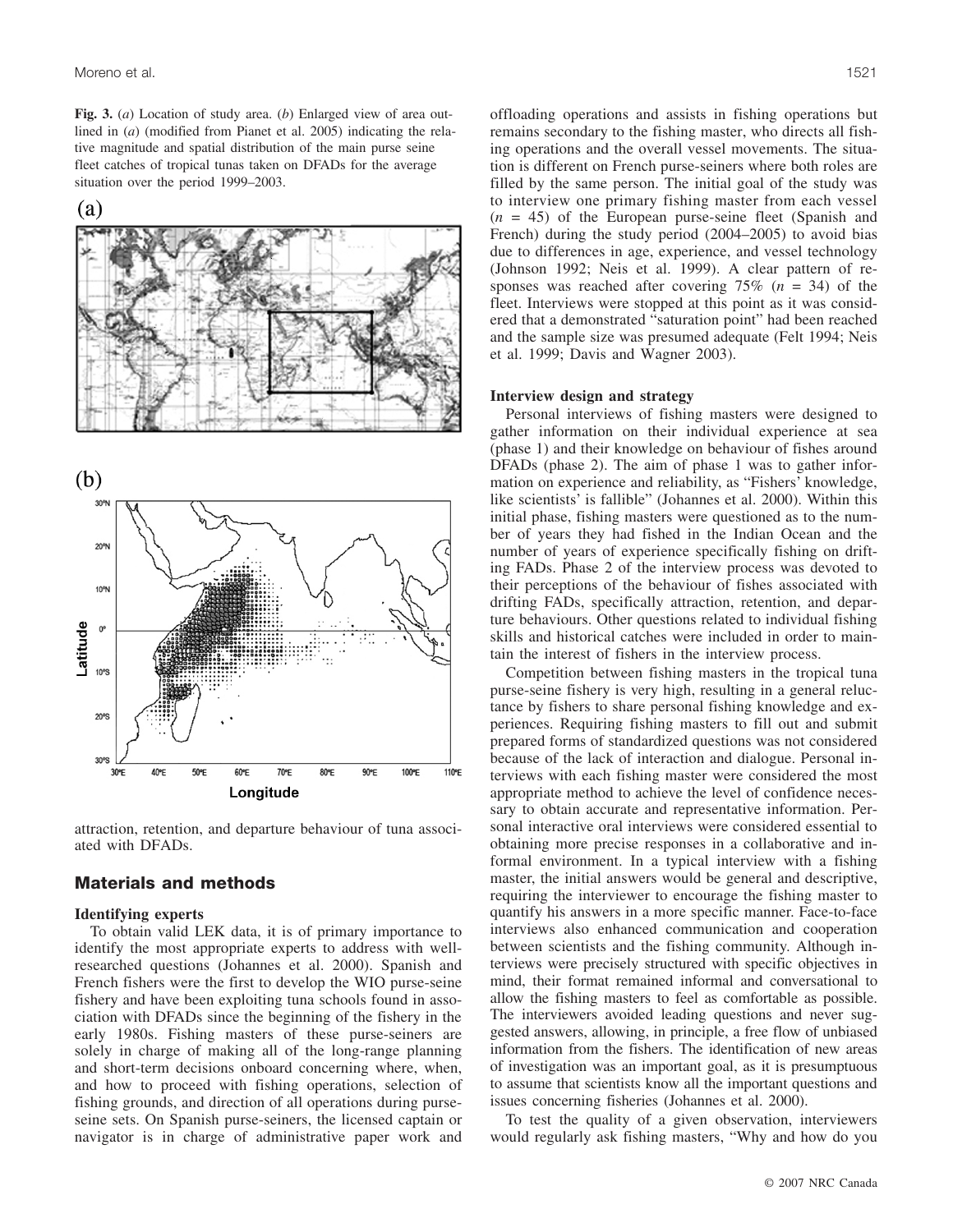know this?". Only answers that were well supported were considered, discarding replies not accompanied by a proper line of reasoning. The explanations advanced as justification to the initial observation were not considered in our analyses. Although observations may be clear and concise, the conclusions drawn from them may not be accurate (Johannes 1993). Fishing masters were also instructed to decline answering any questions that might be considered strategically or operationally sensitive, rather than provide misinformation on the subject.

Interviews were conducted onboard purse-seine vessels in Victoria Port, Seychelles, during 2004 and 2005. To maintain consistency throughout the interviews and to develop confidence within the fleets, a Spanish scientist (G. Moreno) conducted all the interviews of Spanish fishing masters and a French scientist (L. Dagorn) conducted the interviews of French fishing masters.

# **Results**

A total of 34 interviews of Spanish and French fishing masters of tuna purse-seiners in the western Indian Ocean were conducted in 2004 and 2005, covering 75% of the European fleet. Interviewed fishing masters had an average of 14 years of individual fishing experience in the Indian Ocean (standard deviation of 6 years, maximum of 26 years). The accumulated time spent at sea in the western Indian Ocean, calculated by adding all interviewed fishing master's years at sea and removing the time each fishing master spent on land, added up to 293 man-years. Our sample included fishing masters  $(n = 14)$  that had been active in the fishery in the 1980s, when only natural DFADs (mostly logs) were exploited, before fishers started in the early 1990s to deploy their own artificial DFADs. These fishing masters lived through the evolution of the DFAD fishery, potentially allowing the identification of changes in fish behaviour related to the increasing number of DFADs in the western Indian Ocean.

The total number of responses for each question did not always equal the total number of fishing master interviews, because some fishing masters did not answer every question. Also fishing masters often provided multiple answers to open-ended questions (average number of answers per question was 3.8; standard deviation 1.7), as no specific answers were suggested by the interviewers.

## **Number of DFADs in the western Indian Ocean**

We asked each fishing master how many active buoyequipped DFADs (radio- or satellite-transmitting) they have in operation on a daily basis. When we had no interview data for a given vessel, we used the mean number of buoys deployed by other vessels of the same fishing company. At the time of the interviews, there were seven Spanish companies with 30 vessels and one French company with 15 vessels operating in the western Indian Ocean. It is important to note that most of the Spanish vessels share DFADs with other vessels of their company, which allowed checking the reliability of the number of buoys estimated by each fishing master. The estimated total number of actively monitored DFADs in the western Indian Ocean was approximately 2100 drifting objects at any given time. This number is a

**Table 1.** Fishers' answers related to the attraction behaviour of tuna to DFADs.

|                                                      | Attraction behaviour |           |
|------------------------------------------------------|----------------------|-----------|
|                                                      | Response             | $\%^a$    |
| Radius of attraction to drifting                     | $0 - 2$ nm           | 35.5(11)  |
| <b>FADs</b>                                          | $2 - 5$ nm           | 48.4 (15) |
|                                                      | $>5$ nm              | 9.7(3)    |
|                                                      | Species dependent    | 3.2(1)    |
|                                                      | Area dependent       | 3.2(1)    |
| Type of drifting FAD attracting                      | Man-made             | 17.6(6)   |
| or aggregating more tuna                             | Natural              | 50.0 (17) |
|                                                      | Any                  | 32.4(11)  |
| FADs with only tuna aggregated                       | Never                | 56.3 (18) |
|                                                      | Rare                 | 43.7 (14) |
| Time needed for non-tuna species                     | 1 week               | 53.8 (7)  |
| to aggregate around a DFAD                           | $2-3$ weeks          | 38.5(5)   |
|                                                      | 4 weeks              | 7.7(1)    |
| Time needed for tuna to aggre-<br>gate around a DFAD | Not time             | 45.4 (10) |
|                                                      | dependent            |           |
|                                                      | 2 weeks              | 9.1(2)    |
|                                                      | 1 month              | 36.4(8)   |
|                                                      | $>1$ month           | 9.1(2)    |

*a* Number of observations in parentheses.

highly dynamic estimate as FADs can sink or be stolen by other purse-seiners, plus fishers regularly seed new artificial FADs and find natural FADs that are marked with buoys. As an anecdote, one of the most successful fishing masters with the highest catches in the fleet, and identified by other fishing masters as the most knowledgeable, provided an estimated average of 2500 active buoys for the whole European fleet at a given time, suggesting the validity of the magnitude of our estimate.

## **Attraction behaviour**

Detailed answers from fishers to the questions related to the attraction behaviour of tuna to FADs are presented in Table 1. The attraction distance of a DFAD (the distance at which a school of tuna is attracted to a FAD) is estimated by fishers in an empirical way, usually by spotting a tuna school at some distance from an unpopulated FAD (where they have not seen any tuna) and, a few hours later, finding what they presume to be the same school aggregated under the FAD. Also, fishers on occasion observe tuna schools escaping from a set and, while tracking the school, observe tuna orientating directly towards a FAD located a certain distance away. The majority of fishers (48%) believe that the attraction distance of tuna to FADs is between 2 and 5 nautical miles  $(n,mi)$  (1 n.mi = 1852 m), while other fishing masters (35%) proposed between 0 and 2 n.mi. A few (9%) suggested distances greater than 5 n.mi, while others (6.4%) indicated that the distance can vary between tuna species or by area.

The majority of fishers (50%) indicated that natural DFADs such as logs attract more tuna than man-made objects, but a third of the fishing masters (32%) consider that there is no discernable effect of the FAD type on their aggregative success.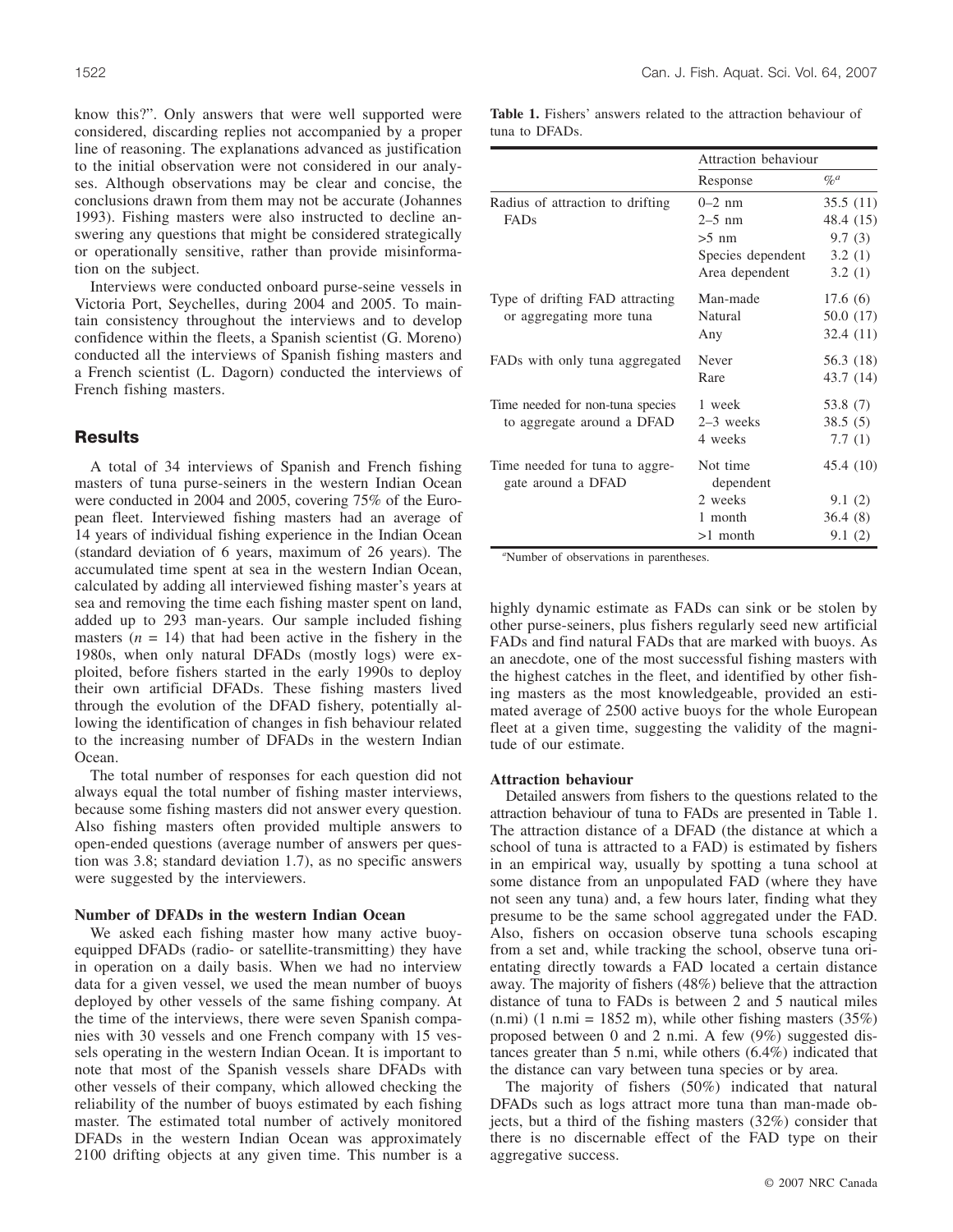|                                    | Retention behaviour      |                       |
|------------------------------------|--------------------------|-----------------------|
|                                    | Response                 | $\alpha$ <sup>a</sup> |
| No. of shoals or schools of tuna   | One                      | 6.9(2)                |
| that form a DFAD aggregation       | Multiple                 | 93.1 (27)             |
| Organization into different shoals | <b>Species</b>           | 50.0 (14)             |
|                                    | <b>Size</b>              | 3.6(1)                |
|                                    | Both species<br>and size | 35.7(10)              |
|                                    | Order of arrival         | 7.1(2)                |
|                                    | Time of day              | 3.6(1)                |
| Has the time of day for FAD        | Yes                      | 100(21)               |
| fishing changed?                   | No                       |                       |

**Table 2.** Fishers' answers related to the retention behaviour of tuna around DFADs.

*a* Number of observations in parentheses.

It is rare to observe tuna aggregations around FADs without the presence of other non-tuna (bycatch) species, such as rainbow runner, dolphinfish, wahoo, rough triggerfish, and silky sharks. A total of 56% of the fishers never observed tuna without other species around FADs, and 44% reported that they rarely observe this situation.

When asking about the length of time necessary for a new DFAD to be colonized by fishes, the fishers distinguished between tuna and other species. Non-tuna species seem to begin aggregating to DFADs a short time after deployment (one week, 54% of the answers), and almost all fishers (92%) consider that DFADs are colonized by non-tuna species within 1–3 weeks. The answers concerning tuna species were more variable. The majority of fishers (45%) consider that the time to form an aggregation of tuna under a DFAD is influenced by many environmental factors and therefore cannot be simply predicted. A large number of fishing masters (36%) considered that it usually takes a minimum of 1 month for a DFAD to aggregate tuna, and a few fishers believed that tuna colonize FADs after 2 weeks (9%) or after periods longer than a month (9%).

#### **Retention behaviour**

The question regarding the residence time of tuna and other species at DFADs received no response from interviewed fishing masters. Answers to other questions on the retention behaviour are also shown (Table 2). A clear majority of fishers (93%) reported that multiple discrete schools of tuna are usually observed around a single DFAD, instead of a single large school. They believed multiple schools of tuna are segregated only by species (50%) or by both species and size (36%). A few fishing masters (7%) indicated that the order of arrival at the FAD of different discrete schools is responsible for the segregation of schools, and a very small percentage of answers indicated that schools are segregated only by size of tuna (3.6%) or are influenced by the time of day (3.6%).

All fishers clearly indicated that the start time of fishing operations around DFADs in the western Indian Ocean has changed through the years. When the DFAD fishery started in the 1980s, fishers believed that tuna were more abundant around FADs early in the morning. Consequently, they were mainly setting their nets at sunrise. Currently, they success-

**Table 3.** Fishers' answers related to the departure behaviour of tuna from DFADs.

|                     | Departure behaviour                 |            |  |
|---------------------|-------------------------------------|------------|--|
|                     | Response                            | $\alpha_a$ |  |
| Reasons for tuna to | Current or trajectory change        | 36(18)     |  |
| leave a DFAD        | Lack of trophic resources           | 2(1)       |  |
|                     | Presence of marine mammals          | 20(10)     |  |
|                     | Temperature                         | 18(9)      |  |
|                     | Excessively large-sized aggregation | 2(1)       |  |
|                     | Continental platform                | 20(10)     |  |
|                     | <b>Storms</b>                       | 2(1)       |  |

*a* Number of observations in parentheses.

fully set on DFADs throughout the day. Most fishing masters explained that in specific zones, through the use of sonar and echosounders or with binoculars, they commonly observe tuna schools arriving at FADs some hours after the sunrise. This behaviour was not noted 20 years ago.

## **Departure behaviour**

According to fishers, departures of tuna schools from FADs are correlated with changes in currents or FAD drift trajectory (36%), when DFADs drift over shallow areas (20%) such as the Seychellois Plateau (mean depth 50 m, maximum 75 m), or the appearance of marine mammal predators (20%) on the FAD (Table 3). Regarding the presence of marine mammals, a majority of fishing masters pointed out that dolphins, porpoises, and whales do not necessarily cause a permanent departure of tuna from the FAD, but are usually responsible for a temporary disturbance resulting in a short-term departure, especially for those tuna schools that are strongly associated with the DFAD. Fishing masters believe that tuna schools need some time to associate themselves to a certain DFAD and that marine mammals can cause a definitive departure of tuna schools that have recently arrived at a DFAD. Change in sea surface temperature was also identified as an important factor causing tuna to leave FADs (18%) and was clearly identified by fishing masters as an independent factor from changes in FAD trajectory or currents. Finally, other explanations for tuna departure from DFADs included a lack of trophic resources (2%), excessively large-sized aggregation (2%), and storms (2%).

# **Discussion**

## **Number of DFADs in the western Indian Ocean**

This study is the first known published estimate of the number of active DFADs deployed in the western Indian Ocean, which precludes the comparison with other studies to determine the temporal evolution of their numbers. However, it is known that before the 1990s, the fishery was only exploiting natural FADs found drifting in the open ocean, which are still exploited today. Because of present methods of construction and seeding of artificial FADs, the total number of DFADs is likely to be much higher than 20 years ago. Having an estimate of the daily number of FADs used by the fishery is critical to studying the impact of different fishing strategies, calculating effective fishing effort, and modelling the effects of FADs on fish behaviour. DFADs are not evenly distributed in the western Indian Ocean, but are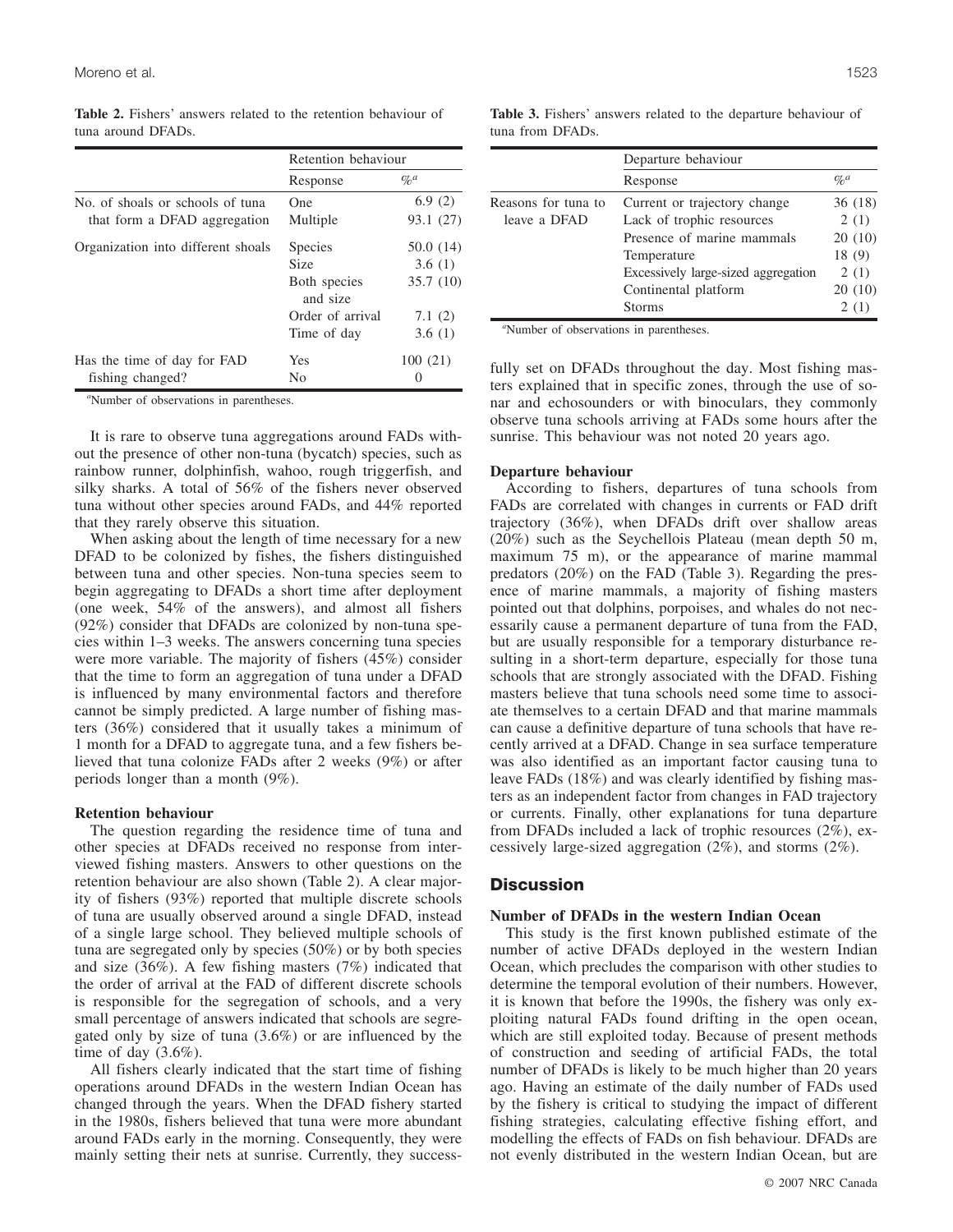influenced by their initial seeding location and subsequently by surface current patterns, which will affect the number of FADs found at any given time. Monitoring the future evolution of the number of FADs at sea should be a part of international projects in order to study their impact on fish communities and interpret any observed changes in fish behaviours and spatial dynamics.

## **Attraction behaviour**

Most of the interviewed fishers believe the attraction distance of tuna to FADs varies from 0 to 5 n.mi (almost 10 km). From sonic tracking experiments conducted around AFADs, Girard et al. (2004) identified that yellowfin tuna are able to orient towards anchored FADs at a range of 4– 19 km. Fishers with no prior knowledge of attraction distance to AFADs provided similar attraction distances to DFADs. The variability of attraction distance from Girard et al. (2004) is also evident in the answers from fishers. They indicated that attraction distance could depend on the area and local productivity, implying possible effects of different environmental conditions affecting the propagation of acoustic and olfactory signals emitted by FADs, which could be employed by tuna during their orientation behaviour towards the FADs. Specific scientific tracking experiments need to be performed on tuna around DFADs, similar to what has been done on AFADs (Holland et al. 1990; Brill et al. 1999; Dagorn et al. 2000*a*). Unfortunately, such operations in offshore waters will be much more complicated and costly than at nearshore AFADs, where small vessels can be safely used. However, fisher's answers suggest to researchers that DFADs might have similar attraction distances compared with AFADs. It has been proposed that AFADs can more easily attract tuna because of the sounds produced by their anchoring chains or the influence of current on the mooring ropes (Fréon and Dagorn 2000), but our results suggest that DFADs can also attract tuna from considerable distances without these structures (DFADs without subsurface structures are also productive). This implies that structure or design of FADs might not play a key role in determining attraction processes, and therefore it is likely that the fish aggregations around DFADs may play a very important role in attracting tuna schools (Itano et al. 2004).

Half (50%) of the fishing masters consider natural floating objects (mainly logs) as the best platforms to aggregate fish. It is difficult to know if the perceived higher efficiency of natural DFADs is due to their morphological characteristics or their length of deployment and movements related to oceanographic features. A high percentage of fishers (32%) think that there is little difference between natural and artificial DFADs in their ability to aggregate fish. In AFAD studies, structure size and vertical profile were found as the most significant factors for attracting non-tuna species, but no major characteristic of AFADs has explained the attraction of tuna species (Rountree 1989; Hall et al. 1992; Nelson 2003). Natural DFAD history may be a more relevant factor explaining their possible higher efficiency. They originate in forested coastal zones and usually spend several months at sea before arriving in the fishing grounds, whereas fishers typically deploy artificial FADs in or near the fishing grounds only a few weeks before starting their fishing operation.

Taquet (2004) observed that the first organisms to colonize the DFADs (a few hours after deployment) were small juvenile fishes of several non-tuna species, usually found hiding in the floating structure. A few days later, larger fishes such as dolphinfish colonized the FADs, but tuna have never been observed in these initial colonization stages (Nelson 2003). The time needed for a FAD to be colonized by non-tuna species seems to be relatively short, whereas the time to aggregate tuna is considerably longer. We hypothesize that the colonization process of FADs by different pelagic fish species plays an important role on their ability to attract tuna schools. In agreement with this hypothesis, fishers clearly indicated that tuna are never found as the sole species aggregated around FADs. The few fishers who said that tuna are occasionally observed alone at FADs explained that these rare events correspond to moving tuna schools that briefly visit a "virgin" FAD that has not yet been colonized by other species. According to fishers, these tuna schools are likely to remain for very short periods at these virgin FADs. Non-tuna species likely influence the attraction and retention behaviours of tuna at FADs, and some of these non-tuna species could first be attracted and retained because of the specific design of the FAD.

The species composition of fish aggregations could also influence the attraction and retention processes of tuna. Fishers report that rough triggerfish play a key role in the attraction of tuna, as this species makes a lot of noise. Behavioural studies of tuna around AFADs mostly observed the movement of individually tagged fish (Holland et al. 1990; Brill et al. 1999; Dagorn et al. 2000*a*), collecting some information on the physical oceanography around the FADs. The characteristics of the forage community around FADs have been acoustically observed on a few occasions (Josse et al. 1998; Dagorn et al. 2000*b*; Doray 2006). Future behavioural studies should therefore consider the role of species composition and biomass of fish aggregations (including tuna and non-tuna species) around DFADs to better interpret observations of tuna attraction and retention behaviours. Experiments to determine if some specific signals are used by tuna to locate FADs should be developed, thus combining physiology and in situ behaviour.

#### **Retention behaviour**

## *Tuna aggregation structure*

Scientists working with catch data from purse-seiners usually consider that the catch from a single purse-seine set corresponds to a single school of tuna (Fréon and Misund 1999) and that FAD aggregations are characterized by mixedspecies schools of different tuna species (Hallier and Parajua 1992*a*). As several distinct schools of tuna can be caught together around a FAD and become mixed in the net, it is not possible to use catch data to determine tuna school characteristics at DFADs. Most fishers in this study believe that tuna aggregations around DFADs usually consist of several distinct schools of different tuna species, based on visual and sonar observations before setting the purse-seine net. Some of them also suggested that distinct schools of the same species can occur around the same FAD, segregated by size or by their initial time of aggregating to the FAD. Therefore, the idea that a single, mixed-species school of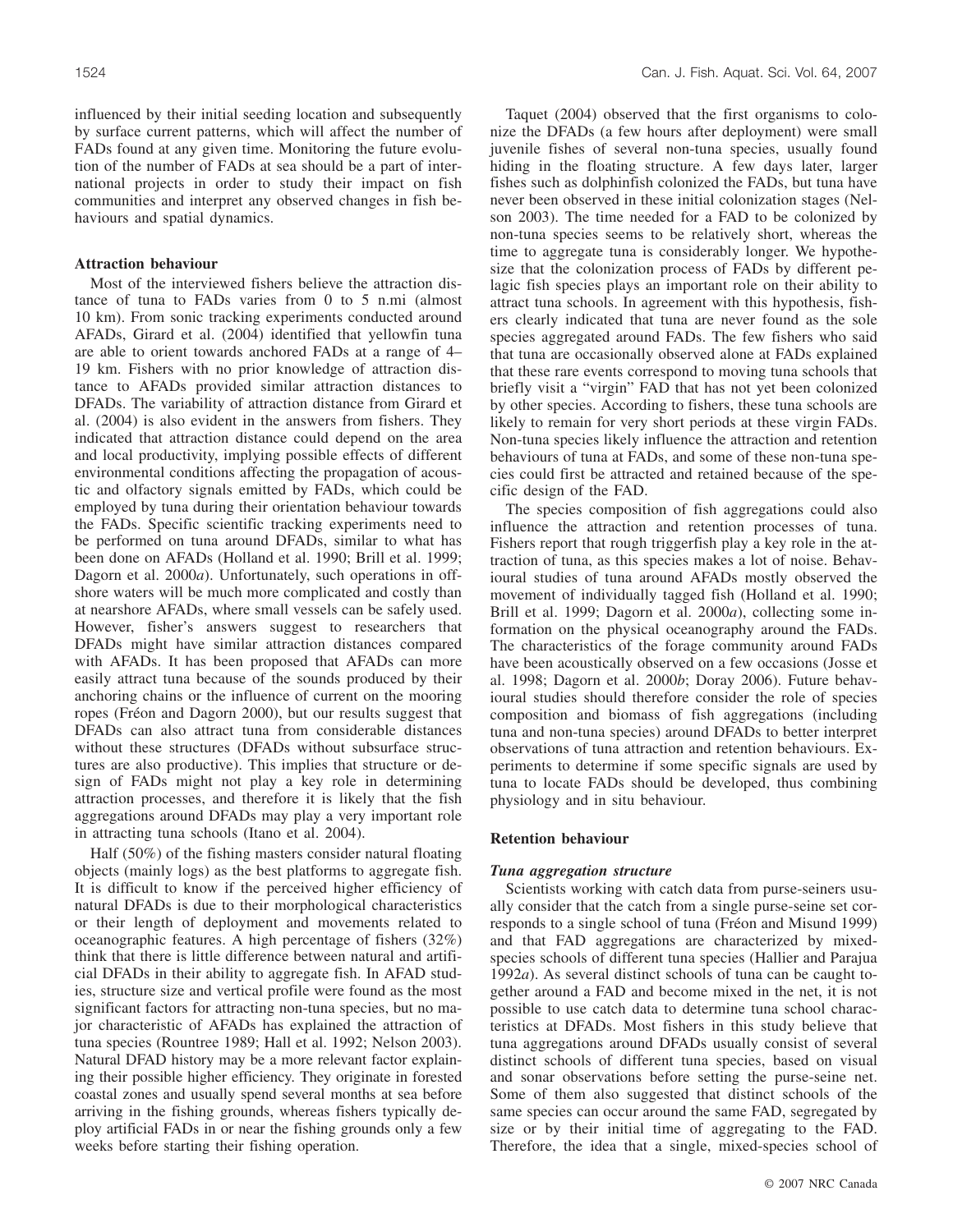tuna occurs around FADs seems unlikely. Schaefer and Fuller (2005) observed both directional correspondence and directional separation within bigeye and skipjack pairs of individuals monitored by ultrasonic telemetry while in association with an AFAD and with a drifting vessel, suggesting both possible cases, i.e., bigeye and skipjack tuna schooling together and independent schools.

Tuna school characteristics around DFADs should be further investigated by researchers using vessels equipped with sonar to track school movements and scientific echosounders to identify specific composition of the schools, in addition to visual surveys by divers. If distinct tuna schools occur around FADs, it is still unknown if exchanges of individuals between schools occur. The use of acoustic tags could help investigate if FADs are places where schools exchange individual tuna.

#### *Diel dynamics of tuna around DFADs*

Fishing time around DFADs has changed in recent years: while fishers originally made sets early in the morning, currently they have changed their fishing practices and set nets throughout the day. Is this the result of a change in fish behaviour or in fishers' knowledge? An analogy with scientific knowledge can provide some valuable inputs to this topic. After the first sonic tracking experiments on tuna around AFADs (Holland et al. 1990), it was believed that tuna would stay at anchored FADs during daytime and would perform excursions away from FADs at night. Information from logbooks of purse-seiners suggested that the behaviour around DFADs was the reverse: fish would remain around drifting FADs during nighttime and would leave FADs during the day (Holland et al. 1990; Hallier and Parajua 1992*b*). When scientists started to collect more data on behaviour of tuna around anchored FADs, they found different patterns (Holland 1996; Dagorn et al. 2000*a*). Purse-seiners began to use long-range sonars a few years ago. These devices allow them to observe tuna schools that could be thousands of metres away from the FAD but not visually detectable with binoculars. The use of these sonars likely has improved the ability of fishers to locate and track tuna schools in proximity to FADs. It should be noted that in other tropical regions, such as in the western and central Pacific Ocean, FADrelated purse-seining takes place before dawn and only free school fishing is carried out throughout the day. This is not because tuna are not present on FADs throughout the day, but because the clarity of the water and the depth of the thermocline allow easy escape of tuna before the net can be pursed close (Habib 1984; Doulman 1987). In the eastern Pacific Ocean, setting during daytime does occur successfully as in the western Indian Ocean, as both areas are characterized by a shallow thermocline and relatively lower water clarity as a result of productivity.

Future studies aiming at resolving diel fine-scale behaviours of tuna around DFADs should combine observations of schools with sonars and echosounders while tracking individual acoustically tagged fish.

## *Time residency of tuna around DFADs*

Fishers usually visit FADs for a short period of time. If they find associated tuna, they set their net, and if there are no tuna present, they simply leave in search of other FADs. On rare occasions, they remain for a few hours in the vicinity of an empty FAD (overnight for instance) waiting for tuna schools to approach, but they never remain more than a day at an unproductive FAD. Although they do not have direct knowledge or experience concerning the amount of time that tuna spend associated with the FADs, indirectly, they provided some interesting information on factors that could help our understanding of residence time. They suggested that several distinct schools of the same species can occur around the same FAD, and a few of them advanced a theory of school segregation by the time of arrival at the FAD. If segregation by arrival order occurs, then the history of each school may determine their residence time and keep it distinct from other schools owing to, for instance, foraging differences. Dagorn et al. (2007), studying spatial behaviour of tuna in a network of AFADs, suggest that FAD-associated tuna aggregations are composed of subgroups that might have different physiological states determining their residence time.

Residence time clearly needs to be addressed by future research projects. To assess the effects of FADs on the behaviour of tuna (e.g., movements, spatial distribution, etc.), a key parameter to measure is the time fish spend associated with FADs. Ohta and Kakuma (2005) and Dagorn et al. (2007) used acoustic tags and listening stations attached to AFADs to measure the residence time of yellowfin and bigeye tuna around anchored, nearshore FADs in Japan and Hawaii, respectively. From both studies, association of yellowfin and bigeye tuna was on the order of a few days, up to a maximum of 64 days. The variability of these values could not be explained, although it seems that abiotic factors were not responsible. More studies (using acoustic tags and receivers) are clearly needed to measure time residency of tuna and other species around anchored and drifting FADs, as this parameter is very important in assessing the impacts of deployment of thousands of FADs on the vulnerability and spatial dynamics of these species.

#### **Departure behaviour**

The majority of fishers believe that a change in the speed or direction of a DFAD can cause fish to depart. Other factors mentioned included marine mammal predators or drift over the shallow Seychellois Plateau. A change in the FAD drifting speed or direction would be indicative of a change of the water mass, which could affect oceanographic conditions surrounding the FAD. Researchers have little information on the causes or conditions under which tuna leave FADs. Researchers have generated multiple hypotheses to explain why fish associate with FADs (Fréon and Dagorn 2000; Castro et al. 2002), but none to explain why fish leave. This knowledge could provide a clue about the initial reasons that lead tuna to associate with a FAD. For fishery management purposes, it may be more useful to understand when and why fish leave a FAD, rather than why they aggregate. Future research should focus on the consequences of DFADs subjected to rapid changes in drifting speeds or directions that can be remotely monitored by radio- or satellite-linked buoys and on the consequences of local marine mammal presence on DFAD aggregations. Studying departure processes will require the use of instrumented FADs for long periods to measure tuna biomass and environmental conditions.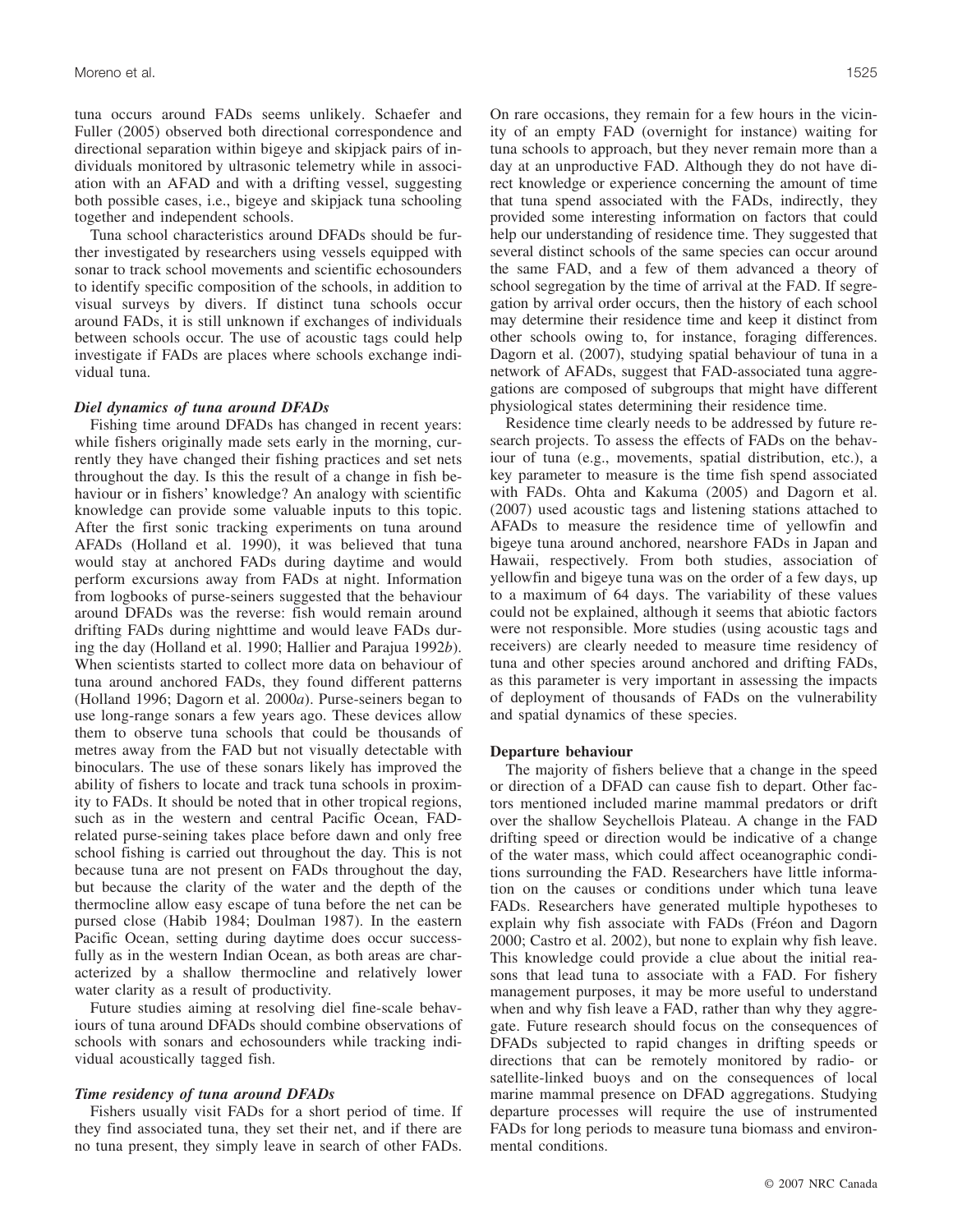| Topic                      | Information from fishers                                         | Information from scientists                        | Recommended research                                                                                        |
|----------------------------|------------------------------------------------------------------|----------------------------------------------------|-------------------------------------------------------------------------------------------------------------|
| No. of DFADs in the WIO    | 2100 at any given time in<br>average                             | $\overline{\mathcal{C}}$                           | Regular interviews of fishers                                                                               |
| Attraction distance        | $0-10$ km on DFADs                                               | $0-10$ km on AFADs                                 | Not a priority                                                                                              |
| Determinism of attraction  | Role of non-tuna species on<br>tuna attraction?                  | $\overline{?}$                                     | Research on the role of non-tuna species<br>in the attraction (and retention) of tuna.                      |
| Tuna aggregation structure | Several schools, usually sepa-<br>rated by species               | Thought to be one unique.<br>mixed school          | Research to determine if individuals<br>move from one school to another<br>while at FADs (acoustic tagging) |
| Diel dynamics              | Tuna can be around DFADs<br>at any time of the day               | Tuna can be around AFADs<br>at any time of the day | Not a priority, or can be done using<br>acoustic tagging and acoustics                                      |
| Time residency             | $\overline{\cdot}$                                               | A few days around AFADs<br>(up to 64 days)         | Measures of time residency at DFADs<br>(acoustic tagging)                                                   |
| Departure behaviour        | Situations identified (change)<br>in drift, shallow zones, etc.) | ?                                                  | Research on behaviour to understand the<br>causes, using instrumented FADs                                  |

**Table 4.** Main information provided by fishers compared with those known by scientists, with suggestion for research perspectives.

## **Future research considerations**

As recommended by various experts (Le Gall et al. 2000), including the existing regional fishery management organizations (IOTC, ICCAT, IATTC, WCPFC), improved and expanded knowledge on the behaviour of tuna aggregations on DFADs is required to improve management measures on tropical tuna populations. Catches around DFADs have become so important during the last decade that researchers must determine the impacts of FADs on tuna behaviour and associated species. Development of experiments in the open ocean to study the behaviour of pelagic tuna around drifting FADs is a priority. Such studies are time-consuming and expensive. Therefore, research priorities should be determined, and when possible, existent hypotheses should be critically examined and ranked. Interviewing fishing masters of the European tuna purse-seine fleets working in the western Indian Ocean provided an alternate, independent, and previously unutilized source of behavioural information on tuna around DFADs. A great deal of the information given by fishers is in agreement with scientific hypotheses obtained from research activities related to AFADs (i.e., attraction distance to FADs). In this case, conducting experiments at sea might not be an initial priority, as the agreement between estimates from fishers and research on AFADs suggests the validity of both. On the other hand, fishers provided information that was previously unknown to science, such as possible reasons why fish may leave a FAD. We compare the main information provided by fishers with those known by scientists, with suggestion for future research (Table 4).

Calheiros et al. (2000) noted that involvement of the participants (fishers in this case) in research efforts invests them in the process and makes them more likely to accept resulting management and policy changes. Moreover, working in close association with fishers could assist in the timely identification of behavioural changes in fish, which could be indicators of changes in the population size or the environment. Incorporating fishers into the planning and design stages of research projects facilitates collaborative and integrated approaches and can lead researchers toward new and exciting areas of study. Fishers then become active and recognized participants in research while acknowledging their years of experience with the credibility it deserves.

# **Acknowledgements**

The authors sincerely thank all Spanish and French fishing masters of tuna purse-seiners in the western Indian Ocean who kindly agreed to answer our questions. We would like to underscore the fact that they made all possible efforts to facilitate the exchanges, not just answer the questions. Of course, we would like to thank the fishery owners and the associations that represent them (ANABAC, OPAGAC, and ORTHONGEL). The authors are grateful for the useful suggestions of the three anonymous reviewers. We also sincerely thank Deborah Bidwell for revising the discussion of this paper. This study was a part of the European project FADIO (Fish Aggregating Devices as Instrumented Observatories of pelagic ecosystems), funded by DG Research (contract no. QLRT-CI-2001-02773). This paper is contribution no. 374 from AZTI-Tecnalia.

# **References**

- Armstrong, W.A., and Olivier, C.W. 1995. Recent use of fish aggregating devices in the eastern tropical Pacific tuna purse-seine fishery: 1990–1994. National Marine Fisheries Service, Southwest Fisheries Science Center, La Jolla, Calif. Admin. Rep. No. LJ-95-14.
- Brill, R.W., Block, B.A., Boggs, C.H., Bigelow, K.A., Freund, E.V., and Marcinek, D.J. 1999. Horizontal movements and depth distribution of large adult yellowfin tuna (*Thunnus albacares*) near the Hawaiian Islands, recorded using ultrasonic telemetry: implications for the physiological ecology of pelagic fishes. Mar. Biol. **133**(3): 395–408.
- Calheiros, D.F., Seidl, A.F., and Ferreira, C.J.A. 2000. Participatory research methods in environmental science: local and scientific knowledge of a limnological phenomenon in the Pantanal wetland of Brazil. J. Appl. Ecol. **37**(4): 684–696.
- Castro, J.J., Santiago, J.A., and Santana-Ortega, A.T. 2002. A general theory on fish aggregation to floating objects: an alternative to the meeting point hypothesis. Rev. Fish Biol. Fish. **11**: 255–277.
- Clark, C.W., and Mangel, M. 1979. Aggregation and fishery dynamics: a theoretical study of schooling and purse seine tuna fisheries. Fish. Bull. **77**(2): 317–337.
- Dagorn, L., Josse, E., and Bach, P. 2000*a*. Individual differences in horizontal movements of yellowfin tuna (*Thunnus albacares*) in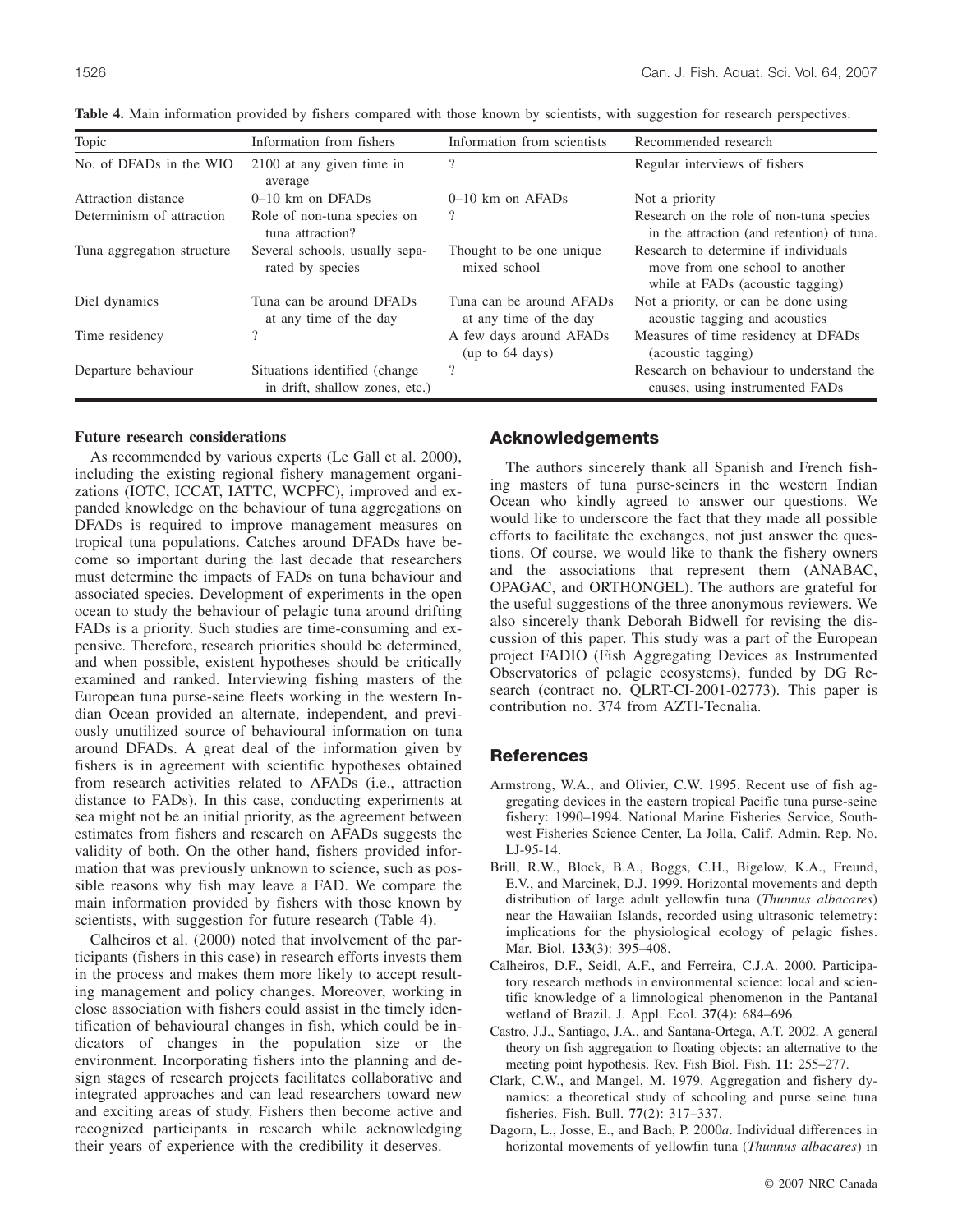nearshore areas in French Polynesia, determined using ultrasonic telemetry. Aquat. Living Resour. **13**(4): 193–202.

- Dagorn, L., Josse, E., Bach, P., and Bertrand, A. 2000*b*. Movement patterns of large bigeye tuna (*Thunnus obesus*) in the open ocean, determined using ultrasonic telemetry. Mar. Biol. **136**: 361–371.
- Dagorn, L., Holland, K.N., and Itano, D.G. 2007. Behavior of yellowfin (*Thunnus albacares*) and bigeye (*T. obesus*) tuna in a network of fish aggregating devices (FADs). Mar. Biol. **151**: 595–606. doi:10.1007/s00227-006-0511-1.
- Davis, A., and Wagner, J. 2003. Who knows? On the importance of identifying "experts" when researching local ecological knowledge. Hum. Ecol. **31**: 463–489.
- Davis, A., Hanson, J.M., Watts, H., and MacPherson, H. 2004. Local ecological knowledge and marine fisheries research: the case of white hake (*Urophycis tenuis*) predation on juvenile American lobster (*Homarus americanus*). Can. J. Fish. Aquat. Sci. **61**(7): 1191–1201.
- Dempster, T., and Taquet, M. 2004. Fish aggregation device (FAD) research: gaps in current knowledge and future directions for ecological studies. Rev. Fish Biol. Fish. **14**(1): 21–42.
- Doray, M. 2006. L'ágrégation de thons de sub-surface au sein du sytème [DCO ancré–macronecton–environnement–pêche] en Martinique : étude hiérarchique par méthodes acoustiques, optiques et halieutiques. Thèse de Doctorat, L'École Nationale Supérieure Agronomique, Renne, France.
- Doray, M., Josse, E., Gervain, P., Reynal, L., and Chantrel, J. 2006. Acoustic characterisation of pelagic fish aggregations around moored fish aggregating devices in Martinique (Lesser Antilles). Fish. Res. **82**(1–3): 162–175.
- Doulman, D.J. (*Editor*). 1987. Development and expansion of the tuna purse seine fishery. *In* Tuna issues and perspectives in the Pacific Islands Region. East–West Center, Honolulu, Hawaii. pp. 133–160.
- Felt, L. 1994. Two tales of a fish: the social construction of indigenous knowledge among Atlantic Canadian salmon fishers. *In* Folk management in the World's fisheries: lessons for modern management. *Edited by* C. Dyer and J. McGoodwin. University Press of Colorado, Niwot, Colorado. pp. 251–286.
- Fonteneau, A. 2003. Prospects for the management of FAD fisheries in the Indian Ocean. *In* Report of the Fifth Session of the IOTC Working Party on Tropical Tunas, Victoria, Seychelles, 3– 12 June 2003. Indian Ocean Tuna Commission Document No. WPTT-03-04.
- Fonteneau, A., Pallares, P., and Pianet, R. 2000. A worldwide review of purse seine fisheries on FADs. *In* Proceedings of the Conference on Pêche Thonière et Dispositifs de Concentration de Poissons, Martinique, 15–19 octobre. *Edited by* J.Y Le Gall, P. Cayré, and M. Taquet. IFREMER edition. pp. 15–35.
- Fonteneau, A., Delgado de Molina, A., and Dorizo, J. 2007. Species composition of FAD and free swimming schools fished by purse seiners in the western Indian Ocean during the period 1991–2006. Indian Ocean Tuna Commission, Victoria, Seychelles. IOTC-2007-WPTT-05.
- Fréon, P., and Dagorn, L. 2000. Review of fish associate behaviour: toward a generalisation of the meeting point hypothesis. Rev. Fish Biol. Fish. **10**: 183–207.
- Fréon, P., and Misund, O.A. 1999. Dynamics of pelagic fish distribution and behaviour: effects on fisheries and stock assessment. Blackwell Science, Oxford, UK.
- Girard, C., Benhamou, S., and Dagorn, L. 2004. FAD: fish aggregating device or fish attracting device? A new analysis of yellowfin tuna movements around floating objects. Anim. Behav. **67**(2): 319–326.
- Habib, G. 1984. An overview of the purse-seine tuna fishery in the central/western Pacific and development opportunities for island states. *In* Workshop on National Tuna Fishing Operations, Tarawa, Kiriabati, 28 May – 2 June 1984. Forum Fisheries Agency, Honiara, Solomon Islands, Working Paper No. 15.
- Hall, M. 1998. An ecological view of the tuna–dolphin problem: impacts and trade-offs. Rev. Fish Biol. Fish. **8**(1): 1–34.
- Hall, M., García, M., Lennert, C., and Arenas, P. 1992. The association of tunas with floating objects and dolphins in the eastern Pacific Ocean. III. Characteristics of floating objects and their attractiveness for tunas. Inter-American Tropical Tuna Commission, La Jolla, California.
- Hallier, J.P., and Parajua, J.I. 1992*a*. Tropical tuna at sea: what are they associated with? *In* International Workshop on the Ecology and Fisheries for Tunas Associated with Floating Objects and on Assessment Issues Arising from the Association of Tunas with Floating Objects. *Edited by* M. Hall. Internal Report, Inter-American Tropical Tuna Commission, San Diego, California.
- Hallier, J.P., and Parajua, J.I. 1992*b*. Review of tuna fisheries on floating objects in the Indian Ocean. *In* International Workshop on the Ecology and Fisheries for Tunas Associated with Floating Objects and on Assessment Issues Arising from the Association of Tunas with Floating Objects. *Edited by* M. Hall. Internal Report, Inter-American Tropical Tuna Commission, San Diego, California.
- Hampton, J., and Bailey, K. 1993. Fishing for tunas associated with floating objects: a review of the western Pacific fishery. South Pacific Commission, Noumea, New Caledonia. SPC Tuna and Billfish Assessment Programme Technical Report No. 31.
- Hilborn, R., and Medley, P. 1989. Tuna purse-seine fishing with fish-aggregating devices (FAD): models of Tuna–FAD interactions. Can. J. Fish. Aquat. Sci. **46**: 28–32.
- Holland, K.N. 1996. Biological aspects of the association of tunas with FADs. South Pacific Commission Fish Aggregating Devices Information Bulletin No. 2. pp. 2–7.
- Holland, K.N., Brill, R.W., and Chang, R.K.C. 1990. Horizontal and vertical movements of yellowfin and bigeye tuna associated with fish aggregating devices. Fish. Bull. **88**(3): 493–507.
- Itano, D., Fukofuka, S., and Brogan, D. 2004. The development, design and recent status of anchored and drifting FADs in the WCPO. Standing Committee on Tuna and Billfish, Majuro, Republic of the Marshall Islands. Information Paper No. INF-FTWG-3.17TH.
- Johannes, R.E. 1993. Integrating traditional ecological knowledge and management with environmental assessment. *In* Traditional knowledge: concepts and cases. *Edited by* J.T. Inglis. International Development Research Centre, Ottawa, Ont. pp. 33–40.
- Johannes, R.E., and Hviding, E. 2000. Traditional knowledge possessed by the fishers of Marovo Lagoon, Solomon Islands, concerning fish aggregating behaviour. South Pacific Commission Traditional Marine Resource Management and Knowledge Information Bulletin No. 12.
- Johannes, R.E., Freeman, M.M.R., and Hamilton, R.J. 2000. Ignore fishers' knowledge and miss the boat. Fish Fish. **1**(3): 257–271.
- Johnson, M. 1992. Lore: capturing traditional environmental knowledge. Dene Cultural Institute, Hay River, NWT. ISBN: 0889366446 (pbk).
- Josse, E., Bach, P., and Dagorn, L. 1998. Simultaneous observations of tuna movements and their prey by sonic tracking and acoustic surveys. Hydrobiologia, **371**/**372**: 61–69.
- Josse, E., Dagorn, L., and Bertrand, A. 2000. Typology and behaviour of tuna aggregations around fish aggregating devices from acoustic surveys in French Polynesia. Aquat. Living Resour. **13**(4): 183–192.